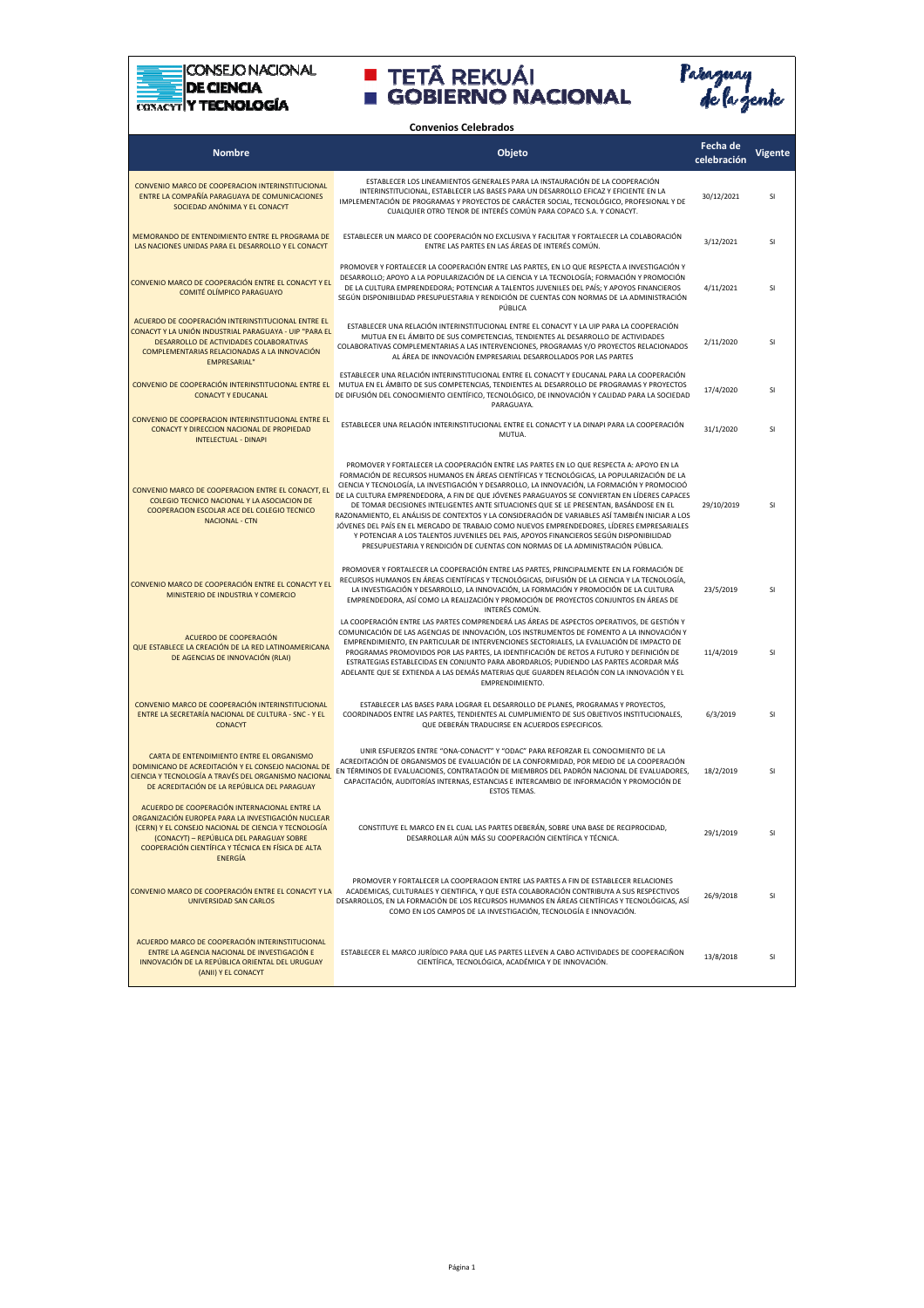



| <b>Convenios Celebrados</b>                                                                                                                                                                |                                                                                                                                                                                                                                                                                                                                                                                                                                                                                                                                                                                                                                                                                                                                                                                                                                                               |                         |                |  |  |
|--------------------------------------------------------------------------------------------------------------------------------------------------------------------------------------------|---------------------------------------------------------------------------------------------------------------------------------------------------------------------------------------------------------------------------------------------------------------------------------------------------------------------------------------------------------------------------------------------------------------------------------------------------------------------------------------------------------------------------------------------------------------------------------------------------------------------------------------------------------------------------------------------------------------------------------------------------------------------------------------------------------------------------------------------------------------|-------------------------|----------------|--|--|
| <b>Nombre</b>                                                                                                                                                                              | Objeto                                                                                                                                                                                                                                                                                                                                                                                                                                                                                                                                                                                                                                                                                                                                                                                                                                                        | Fecha de<br>celebración | <b>Vigente</b> |  |  |
| CONVENIO DE COOPERACIÓN INTERINSTITUCIONAL ENTRE<br>PETRÓLEOS PARAGUAYOS (PETROPAR) Y EL CONACYT                                                                                           | COOPERACIÓN RECÍPROCA ENTRE PETROPAR Y EL CONSEJO NACIONAL DE CIENCIA Y TECNOLOGÍA (CONACYT),<br>EN LOS ÁMBITOS OPERATIVOS, ADMINISTRATIVOS Y SOCIALES, PARA PODER BRINDAR APOYO Y SERVICIOS<br>ENTRE AMBAS INSTITUCIONES, ASÍ COMO LA DE IMPULSAR PROYECTOS Y TAREAS DE INVESTIGACIÓN DE<br>INTERÉS COMÚN ENTRE LAS PARTES.                                                                                                                                                                                                                                                                                                                                                                                                                                                                                                                                  | 30/5/2018               | SI             |  |  |
| CONVENIO INTERINSTITUCIONAL PARA LA COOPERACIÓN<br>CIENTÍFICA, TECNOLÓGICA, ACADÉMICA Y DE INNOVACIÓN<br>ENTRE EL CONACYT DE PARAGUAY Y EL CONACYT DE MÉXICO                               | ESTABLECER EL MARCO JURIDICO PARA QUE LAS PARTES LLEVEN A CABO ACTIVIDADES DE COOPERACION<br>CIENTÍFICA, TECNOLÓGICA Y ACADEMICA.                                                                                                                                                                                                                                                                                                                                                                                                                                                                                                                                                                                                                                                                                                                             | 18/1/2018               | SI             |  |  |
| ACUERDO INTERINSTITUCIONAL ESPECÍFICO DE COOPERACIÓN<br>PARA EL ESTABLECIMIENTO DE UN PROGRAMA DE BECAS<br>ENTRE CONACYT PARAGUAY Y CONACYT MEXICO                                         | CREACIÓN E IMPLEMENTACIÓN DE UN PROGRAMA DE BECAS "CONACYT PARAGUAY" Y "CONACYT MEXICO"<br>CON LA FINALIDAD DE OFRECER OPORTUNIDADES PARA UNA EDUCACIÓN DE CALIDAD PARA HASTA 25<br>ESTUDIANTES PARAGUAYOS POR AÑO DE NIVEL DE MAESTRÍA Y DOCTORADO.                                                                                                                                                                                                                                                                                                                                                                                                                                                                                                                                                                                                          | 18/1/2018               | SI             |  |  |
| PARA EL FORTALECIMIENTO DE LA INVESTIGACIÓN CIENTÍFICA<br>ENTRE EL CONACYT DE PARAGUAY Y EL CONACYT DE MÉXICO                                                                              | <mark>ACUERDO INTERINSTITUCIONAL ESPECÍFICO DE COOPERACIÓN</mark> MECANISMOS Y CONDICIONES DE COOPERACIÓN PARA COMPARTIR EXPERIENCIAS, CRITERIOS Y ESTRATEGIAS<br>PARA EL DESARROLLO Y CONSOLIDACIÓN DE LOS PROGRAMAS SNI-MEXICO Y EL PROGRAMA NACIONAL DE<br>INCENTIVO A LOS INVESTIGADORES PRONII PARAGUAY.                                                                                                                                                                                                                                                                                                                                                                                                                                                                                                                                                 | 18/1/2018               | <b>SI</b>      |  |  |
| CONVENIO MARCO DE COOPERACIÓN ENTRE EL CONACYT Y LA<br>FUNDACIÓN PARQUE TECNOLÓGICO ITAIPÚ PARAGUAY                                                                                        | PROMOVER Y FORTALECER LA COOPERACIÓN ENTRE LAS PARTES, A FIN DE ESTABLECER RELACIONES<br>ACADÉMICAS, CULTURALES Y CIENTÍFICAS, Y QUE ESTA COLABORACIÓN CONTRIBUYA A SUS RESPECTIVOS<br>DESARROLLOS, EN LA FORMACIÓN DE LOS RECURSOS HUMANOS EN ÁREAS CIENTÍFICAS Y TECNOLÓGICAS, ASÍ<br>COMO EN LOS CAMPOS DE LA INVESTIGACIÓN, TECNOLOGÍA E INNOVACIÓN                                                                                                                                                                                                                                                                                                                                                                                                                                                                                                       | 28/12/2017              | <b>SI</b>      |  |  |
| CONVENIO MARCO DE COOPERACIÓN ENTRE EL CONACYT Y EL<br>CENTRO EDUCATIVO LOS LAURELES - CEL                                                                                                 | PROMOVER Y FORTALECER LA COOPERACIÓN ENTRE LAS PARTES EN LO QUE RESPECTA A: APOYO EN LA<br>FORMACIÓN DE RECURSOS HUMANOS EN ÁREAS CIENTÍFICAS Y TECNOLÓGICAS, LA POPULARIZACIÓN DE LA<br>CIENCIA Y TECNOLOGÍA, LA INVESTIGACIÓN Y DESARROLLO, LA INNOVACIÓN, LA FORMACIÓN Y PROMOCIÓN<br>DE LA CULTURA EMPRENDEDORA, A FIN DE QUE JÓVENES PARAGUAYOS SE CONVIERTAN EN LÍDERES CAPACES<br>DE TOMAR DECISIONES INTELIGENTES ANTE SITUACIONES QUE SE LE PRESENTAN, BASÁNDOSE EN EL<br>RAZONAMIENTO, EL ANÁLISIS DE CONTEXTOS Y LA CONSIDERACIÓN DE VARIABLES ASI TAMBIÉN INICIAR A LOS<br>JÓVENES DEL PAÍS EN EL MERCADO DE TRABAJO COMO NUEVOS EMPRENDEDORES, LÍDERES EMPRESARIALES<br>Y POTENCIAR A LOS TALENTOS JUVENILES DEL PAÍS, APOYOS FINANCIEROS SEGÚN DISPONIBILIDAD<br>PRESUPUESTARIA Y RENDICIÓN DE CUENTAS CON NORMAS DE LA ADMINISTRACIÓN PÚBLICA. | 28/12/2017              | SI             |  |  |
| CONVENIO MARCO DE COOPERACIÓN ENTRE EL CONACYT Y<br><b>FUNDACIÓN ALDA</b>                                                                                                                  | PROMOVER Y FORTALECER LA COOPERACIÓN ENTRE LAS PARTES, A FIN DE ESTABLECER RELACIONES<br>ACADÉMICAS, CULTURALES Y CIENTÍFICAS, Y QUE ESTA COLABORACIÓN CONTRIBUYA A SUS RESPECTIVOS<br>DESARROLLOS, EN LA FORMACIÓN EN ÁREAS CIENTÍFICAS Y TECNOLÓGICAS, ASÍ COMO EN LOS CAMPOS DE LA<br>INVESTIGACIÓN, TECNOLOGÍA E INNOVACIÓN.                                                                                                                                                                                                                                                                                                                                                                                                                                                                                                                              | 6/12/2017               | SI             |  |  |
| CONVENIO MARCO DE COOPERACIÓN ENTRE EL CONACYT Y EL<br>COLEGIO PRIVADO NUESTRA SEÑORA DE SCHOENSTATT                                                                                       | PROMOVER Y FORTALECER LA COOPERACIÓN ENTRE LAS PARTES EN LO QUE RESPECTA A: APOYO EN LA<br>FORMACIÓN DE RECURSOS HUMANOS EN ÁREAS CIENTÍFICAS Y TECNOLÓGICAS, LA POPULARIZACIÓN DE LA<br>CIENCIA Y TECNOLOGÍA, LA INVESTIGACIÓN Y DESARROLLO, LA INNOVACIÓN, LA FORMACIÓN Y PROMOCIÓN<br>DE LA CULTURA EMPRENDEDORA, A FIN DE QUE JÓVENES PARAGUAYOS SE CONVIERTAN EN LÍDERES CAPACES<br>DE TOMAR DECISIONES INTELIGENTES ANTE SITUACIONES QUE SE LE PRESENTAN, BASÁNDOSE EN EL<br>RAZONAMIENTO, EL ANÁLISIS DE CONTEXTOS Y LA CONSIDERACIÓN DE VARIABLES ASI TAMBIÉN INICIAR A LOS<br>JÓVENES DEL PAÍS EN EL MERCADO DE TRABAJO COMO NUEVOS EMPRENDEDORES, LÍDERES EMPRESARIALES<br>Y POTENCIAR A LOS TALENTOS JUVENILES DEL PAÍS, APOYOS FINANCIEROS SEGÚN DISPONIBILIDAD<br>PRESUPUESTARIA Y RENDICIÓN DE CUENTAS CON NORMAS DE LA ADMINISTRACIÓN PÚBLICA. | 27/11/2017              | <b>SI</b>      |  |  |
| CONVENIO MARCO DE COOPERACIÓN INTERINSTITUCIONAL<br><b>ENTRE EL CONACYT Y KOGA IMPACT LAB</b>                                                                                              | PARA LA COOPERACIÓN MUTUA EN EL ÁMBITO DE COMPETENCIA DE AMBAS INSTITUCIONES, TENDIENTE A LA<br>COLABORACIÓN PARA EL DESARROLLO DE LAS POLÍTICAS PÚBLICAS DESTINADAS A PROMOVER LA<br>INVESTIGACIÓN CIENTÍFICA Y TECNOLÓGICA, LA GENERACIÓN, DIFUSIÓN Y TRANSFERENCIA DEL<br>CONOCIMIENTO, LA INVENCIÓN, LA INNOVACIÓN, LA EDUCACIÓN CIENTÍFICA Y TECNOLÓGICA, EL<br>DESARROLLO DE TECNOLOGÍAS NACIONALES Y LA GESTIÓN EN MATERIA DE CIENCIA, TECNOLOGÍA E<br>INNOVACIÓN.                                                                                                                                                                                                                                                                                                                                                                                     | 21/11/2017              | <b>SI</b>      |  |  |
| CONVENIO MARCO DE COOPERACIÓN ENTRE EL CONSEJO<br>NACIONAL DE CIENCIA Y TECNOLOGÍA, Y EL COLEGIO SANTO<br>TOMAS Y LA FUNDACIÓN SANTO TOMÁS APÓSTOL DE<br>PARAGUARI                         | PROMOVER Y FORTALECER LA COOPERACIÓN ENTRE LAS PARTES, EN LO QUE RESPECTA A: APOYO A LA<br>POPULARIZACIÓN DE LA CIENCIA Y LA TECNOLOGÍA; LA INVESTIGACIÓN Y EL DESARROLLO; LA INNOVACIÓN;<br>LA FORMACION Y PROMOCION DE LA CULTURA EMPRENDEDORA; A FIN DE QUE JOVENES PARAGUAYOS SE<br>CONVIERTAN EN LÍDERES CAPACES DE TOMAR DECISIONES INTELIGENTES ANTE SITUACIONES QUE SE LES<br>PRESENTAN, BASÁNDOSE EN EL RAZONAMIENTO, EN EL ANÁLISIS DE CONTEXTOS Y LA CONSIDERACIÓN DE<br>VARIABLES ASÍ TAMBIÉN POTENCIAR A TALENTOS JUVENILES DEL PAÍS; APOYOS FINANCIEROS SEGÚN<br>DISPONIBILIDAD PRESUPUESTARIA Y RENDICIÓN DE CUENTAS CON NORMAS DE LA ADMINISTRACIÓN<br>PÚBLICA.                                                                                                                                                                               | 20/11/2017              | SI             |  |  |
| CONVENIO MARCO DE COOPERACIÓN ENTRE EL CONSEJO<br>NACIONAL DE CIENCIA Y TECNOLOGÍA, Y EL COLEGIO PRIVADO<br>SUBVENCIONADO BEATO LUIS GUANELLA DE LA ASOCIACIÓN<br><b>OBRA DON GUANELLA</b> | PROMOVER Y FORTALECER LA COOPERACIÓN ENTRE LAS PARTES EN LO QUE RESPECTA A: APOYO EN LA<br>FORMACIÓN DE RECURSOS HUMANOS EN ÁREAS CIENTÍFICAS Y TECNOLÓGICAS, LA POPULARIZACIÓN DE LA<br>CIENCIA Y TECNOLOGÍA, LA INVESTIGACIÓN Y DESARROLLO, LA INNOVACIÓN, LA FORMACIÓN Y PROMOCIÓN<br>DE LA CULTURA EMPRENDEDORA, A FIN DE QUE JÓVENES PARAGUAYOS SE CONVIERTAN EN LÍDERES CAPACES<br>DE TOMAR DECISIONES INTELIGENTES ANTE SITUACIONES QUE SE LE PRESENTAN, BASÁNDOSE EN EL<br>RAZONAMIENTO, EL ANÁLISIS DE CONTEXTOS Y LA CONSIDERACIÓN DE VARIABLES ASÍ TAMBIÉN INICIAR A LOS<br>JÓVENES DEL PAÍS EN EL MERCADO DE TRABAJO COMO NUEVOS EMPRENDEDORES, LÍDERES EMPRESARIALES<br>Y POTENCIAR A LOS TALENTOS JUVENILES DEL PAÍS, APOYOS FINANCIEROS SEGÚN DISPONIBILIDAD<br>PRESUPUESTARIA Y RENDICIÓN DE CUENTAS CON NORMAS DE LA ADMINISTRACIÓN PÚBLICA. | 17/11/2017              | SI             |  |  |
| CONVENIO MARCO DE COOPERACIÓN ENTRE EL CONACYT Y LA<br>SECRETARÍA DE DEFENSA DEL CONSUMIDOR Y EL USUARIO -<br><b>SEDECO</b>                                                                | PROMOVER Y FORTALECER LA COOPERACIÓN ENTRE LAS PARTES A FIN DE ESTABLECER RELACIONES<br>ACADÉMICAS, CULTURALES Y CIENTÍFICA, Y QUE ESTA COLABORACIÓN CONTRIBUYA A SUS RESPECTIVOS<br>DESARROLLOS, EN LA FORMACIÓN DE LOS RECURSOS HUMANOS EN ÁREAS CIENTÍFICAS Y TECNOLÓGICAS, ASÍ<br>COMO EN LOS CAMPOS DE LA INVESTIGACIÓN, TECNOLOGÍA E INNOVACIÓN.                                                                                                                                                                                                                                                                                                                                                                                                                                                                                                        | 17/11/2017              | SI             |  |  |
| CONVENIO MARCO DE COOPERACIÓN ENTRE EL CONACYT Y LA<br>UNIVERSIDAD AMERICANA                                                                                                               | PROMOVER Y FORTALECER LA COOPERACIÓN ENTRE LAS PARTES A FIN DE ESTABLECER RELACIONES<br>ACADÉMICAS, CULTURALES Y CIENTÍFICAS, Y QUE ESTA COLABORACIÓN CONTRIBUYA A SUS RESPECTIVOS<br>DESARROLLOS, EN LA FORMACIÓN DE LOS RECURSOS HUMANOS EN AREAS CIENTÍFICAS Y TECNOLÓGICAS, ASÍ<br>COMO EN LOS CAMPOS DE LA INVESTIGACIÓN, TECNOLOGÍA E INNOVACIÓN.                                                                                                                                                                                                                                                                                                                                                                                                                                                                                                       | 3/8/2017                | SI             |  |  |
| CONVENIO MARCO DE COOPERACIÓN ENTRE EL CONACYT Y EL<br>INSTITUTO DE CIENCIAS SOCIALES PARAGUAY - ICSO                                                                                      | PROMOVER Y FORTALECER LA COOPERACIÓN ENTRE LAS PARTES A FIN DE ESTABLECER RELACIONES<br>ACADÉMICAS, CULTURALES Y CIENTÍFICAS, Y QUE ESTA COLABORACIÓN CONTRIBUYA A SUS RESPECTIVOS<br>DESARROLLOS, EN LA FORMACIÓN DE LOS RECURSOS HUMANOS EN ÁREAS CIENTÍFICAS Y TECNOLÓGICAS, ASÍ<br>COMO EN LOS CAMPOS DE LA INVESTIGACIÓN, TECNOLOGÍA E INNOVACIÓN                                                                                                                                                                                                                                                                                                                                                                                                                                                                                                        | 30/6/2017               | SI             |  |  |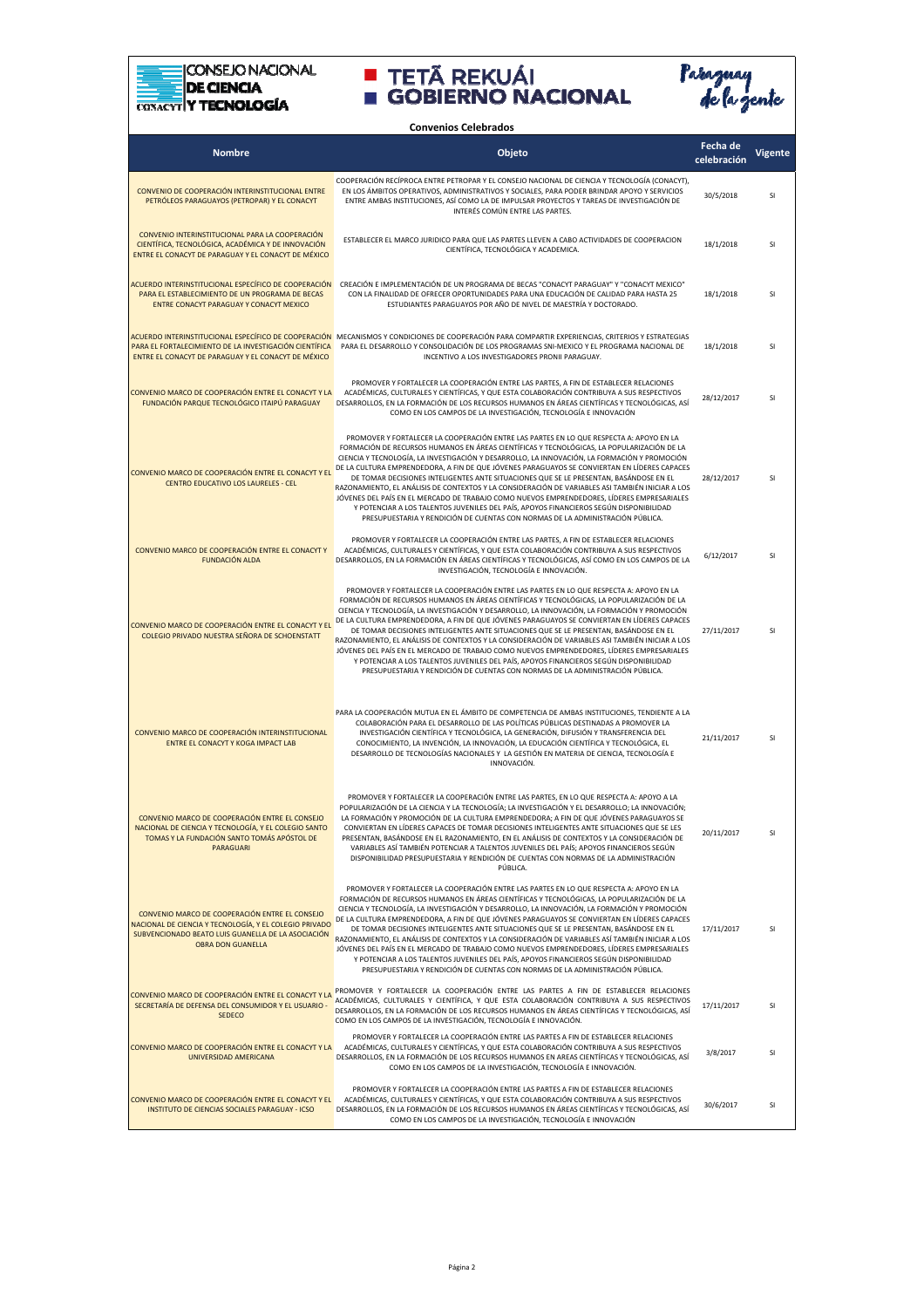



| <b>Convenios Celebrados</b>                                                                                                                                                                |                                                                                                                                                                                                                                                                                                                                                                                                                                                                                                                                                                                                                                                                                                                                                                                                                                                                                                                                |                         |                |  |  |
|--------------------------------------------------------------------------------------------------------------------------------------------------------------------------------------------|--------------------------------------------------------------------------------------------------------------------------------------------------------------------------------------------------------------------------------------------------------------------------------------------------------------------------------------------------------------------------------------------------------------------------------------------------------------------------------------------------------------------------------------------------------------------------------------------------------------------------------------------------------------------------------------------------------------------------------------------------------------------------------------------------------------------------------------------------------------------------------------------------------------------------------|-------------------------|----------------|--|--|
| <b>Nombre</b>                                                                                                                                                                              | Objeto                                                                                                                                                                                                                                                                                                                                                                                                                                                                                                                                                                                                                                                                                                                                                                                                                                                                                                                         | Fecha de<br>celebración | <b>Vigente</b> |  |  |
| CONVENIO MARCO DE COOPERACIÓN ENTRE EL CONACYT Y EL<br>CENTRO DE COOPERACIÓN EMPRESARIAL Y DESARROLLO<br><b>INDUSTRIAL - CEDIAL</b>                                                        | PROMOVER Y FORTALECER LA COOPERACIÓN ENTRE LAS PARTES, PRINCIPALMENTE EN LA FORMACIÓN DE<br>RECURSOS HUMANOS EN ÁREAS CIENTÍFICAS, TECNOLÓGICAS Y DE EVALUACIÓN DE LA CONFORMIDAD,<br>DIFUSIÓN DE LA CIENCIA Y LA TECNOLOGÍA, LA INVESTIGACIÓN Y DESARROLLO, LA INNOVACIÓN, LA<br>FORMACIÓN Y PROMOCIÓN DE LA CULTURA EMPRENDEDORA, EL FORTALECIMIENTO Y PROMOCIÓN DE LA<br>INFRAESTRUCTURA DE LA CALIDAD, ASÍ COMO LA REALIZACIÓN Y PROMOCIÓN DE PROYECTOS CONJUNTOS EN<br>ÁREAS DE INTERÉS COMÚN                                                                                                                                                                                                                                                                                                                                                                                                                             | 30/6/2017               | <sub>SI</sub>  |  |  |
| CONVENIO MARCO DE COOPERACIÓN ENTRE EL CONACYT Y LA<br>UNIVERSIDAD AUTÓNOMA DE ASUNCIÓN - UAA                                                                                              | PROMOVER Y FORTALECER LA COOPERACIÓN ENTRE LAS PARTES, A FIN DE ESTABLECER RELACIONES<br>ACADÉMICAS, CULTURALES Y CIENTÍFICAS, Y QUE ESTA COLABORACIÓN CONTRIBUYA A SUS RESPECTIVOS<br>DESARROLLOS, EN LA FORMACIÓN DE LOS RECURSOS HUMANOS EN ÁREAS CIENTÍFICAS Y TECNOLÓGICAS, ASÍ<br>COMO EN LOS CAMPOS DE LA INVESTIGACIÓN, TECNOLOGÍA E INNOVACIÓN.                                                                                                                                                                                                                                                                                                                                                                                                                                                                                                                                                                       | 18/5/2017               | SI             |  |  |
| CONVENIO MARCO DE COOPERACIÓN INTERINSTITUCIONAL<br>ENTRE LA SECRETARÍA NACIONAL DE TECNOLOGÍAS DE LA<br>INFORMACIÓN Y COMUNICACIÓN (SENATICS) Y EL CONACYT                                | ESTABLECER UNA RELACIÓN INTERINSTITUCIONAL ENTRE LAS PARTES, PARA LA COOPERACIÓN MUTUA EN EL<br>ÁMBITO DE COMPETENCIA DE AMBAS INSTITUCIONES, TENDIENTE AL DESARROLLO DE LAS POLÍTICAS<br>PÚBLICAS DESTINADAS A PROMOVER, COORDINAR Y EJECUTAR PLANES, PROGRAMAS, PROYECTOS<br>TECNOLÓGICOS Y LINEAMIENTOS QUE COLABOREN A NIVEL NACIONAL, APUNTANDO A PROMOVER<br>INICIATIVAS QUE PERMITAN LLEVAR ADELANTE UN PROCESO DE INCORPORACIÓN PAULATINA Y PROGRESIVA<br>DE LAS TECNOLOGÍAS DE LA INFORMACIÓN Y COMUNICACIÓN (TICS) EN LA GESTIÓN PÚBLICA, PARA UNA<br>ADMINISTRACIÓN MÁS EFICIENTE, TRANSPARENTE Y EFICAZ DE LOS RECURSOS PÚBLICOS, MEJORANDO<br>SERVICIOS QUE ELEVEN LA IMAGEN DEL PAÍS FOMENTANDO EL CRECIMIENTO ECONÓMICO NACIONAL.                                                                                                                                                                               | 28/4/2017               | SI             |  |  |
| CONVENIO MARCO DE COOPERACIÓN ENTRE EL CONACYT, EL<br>COLEGIO NACIONAL EMD DR FERNANDO DE LA MORA Y LA<br>ASOCIACIÓN DE COOPERACIÓN ESCOLAR COLEGIO NACIONAL<br>EMD DR FERNANDO DE LA MORA | PROMOVER Y FORTALECER LA COOPERACIÓN ENTRE LAS PARTES EN LO QUE RESPECTA A: APOYO EN LA<br>FORMACIÓN DE RECURSOS HUMANOS EN ÁREAS CIENTÍFICAS Y TECNOLÓGICAS, LA POPULARIZACIÓN DE LA<br>CIENCIA Y TECNOLOGÍA, LA INVESTIGACIÓN Y DESARROLLO, LA INNOVACIÓN, LA FORMACIÓN Y PROMOCIÓN<br>DE LA CULTURA EMPRENDEDORA, A FIN DE QUE JÓVENES PARAGUAYOS SE CONVIERTAN EN LÍDERES CAPACES<br>DE TOMAR DECISIONES INTELIGENTES ANTE SITUACIONES QUE SE LE PRESENTAN, BASÁNDOSE EN EL<br>RAZONAMIENTO, EL ANÁLISIS DE CONTEXTOS Y LA CONSIDERACIÓN DE VARIABLES ASÍ TAMBIÉN INICIAR A LOS<br>JÓVENES DEL PAÍS EN EL MERCADO DE TRABAJO COMO NUEVOS EMPRENDEDORES, LÍDERES EMPRESARIALES<br>Y POTENCIAR A LOS TALENTOS JUVENILES DEL PAÍS, APOYOS FINANCIEROS SEGÚN DISPONIBILIDAD<br>PRESUPUESTARIA Y RENDICIÓN DE CUENTAS CON NORMAS DE LA ADMINISTRACIÓN PÚBLICA.                                                                  | 3/4/2017                | SI             |  |  |
| MEMORANDO DE ENTENDIMIENTO ENTRE EL CONSEJO<br>NACIONAL DE CIENCIA Y TECNOLOGÍA Y EL PROGRAMA<br><b>IBEROAMERICANO DE CIENCIA Y TECNOLOGÍA PARA EL</b><br><b>DESARROLLO (CYTED)</b>        | FOMENTAR Y FORTALECER DIVERSOS INSTRUMENTOS DE COOPERACIÓN QUE MOVILICEN INVESTIGADORES<br>EXPERTOS IBEROAMERICANOS Y EMPRESARIOS, ESTABLECIENDO INTERCAMBIOS ENTRE LOS ACTORES DE LOS<br>PAÍSES PARA FORTALECER LA CAPACITACIÓN, TRANSFERENCIA DE CONOCIMIENTOS Y LA GENERACIÓN DE<br>PROYECTOS CONJUNTOS DE INVESTIGACIÓN.                                                                                                                                                                                                                                                                                                                                                                                                                                                                                                                                                                                                   | 2/12/2016               | SI             |  |  |
| <b>UCA</b>                                                                                                                                                                                 | PROMOVER Y FORTALECER LA COOPERACIÓN ENTRE LAS PARTES, EN LO QUE RESPECTA AL APOYO EN LA<br>CONVENIO MARCO DE COOPERACIÓN ENTRE EL CONACYT Y LA FORMACIÓN DE LOS RECURSOS HUMANOS EN ÁREAS CIENTÍFICA Y TECNOLÓGICAS, A LA POPULARIZACIÓN DE<br>UNIVERSIDAD CATÓLICA NUESTRA SEÑORA DE LA ASUNCIÓN - LA CIENCIA Y LA TECNOLOGÍA, A LA INVESTIGACIÓN Y DESARROLLO, A LA INNOVACIÓN, Y A LA DIVULGACIÓN,<br>LA FORMACIÓN Y LA PROMOCIÓN DE LA CULTURA EMPRENDEDORA, A FIN DE INICIAR A LOS JÓVENES DEL<br>PA'S EN EL MERCADO DE TRABAJO COMO EMPRENDEDORES Y LÍDERES EMPRESARIALES.                                                                                                                                                                                                                                                                                                                                              | 27/10/2016              | SI             |  |  |
| MEMORANDO DE ENTENDIMIENTO<br>ENTRE EL CONSEJO DE CIENCIA Y TECNOLOGÍA Y LA<br>CORPORACIÓN ANDINA DE FOMENTO (CAF)                                                                         | FOMENTAR LAS TRANSFERENCIA DE TECNOLOGÍA, BUSCAR, OBTENER Y DIFUNDIR LA INFORMACIÓN<br>TECNOLÓGICA ASÍ LAS CONDICIONES PARA SU COMERCIALIZACIÓN. OFRECER FACILIDADES PARA LA<br>INSTALACIONES DE EMPRESAS DE BASE TECNOLÓGICA E INNOVACIÓN. FAVORECER LA GENENRACIÓN DE<br>SINERGIAS ENTIDADES GENERADORAS DE CONOCIMIENTO Y SECTOR PRODUCTIVO. FAVORECER LA<br>UTILIZACIÓN DE MODELOS DE COOPERACIÓN INTERINSTITUCIONALES Y CONCRECIÓN DE ALIANZAS<br>ESTRATÉGICAS PARA EL APROVECHAMIENTOS DE LOS RECURSOS.                                                                                                                                                                                                                                                                                                                                                                                                                  | 21/9/2016               | SI             |  |  |
| CONVENIO MARCO DE COOPERACIÓN ENTRE EL CONACYT Y LA<br>DIRECCIÓN GENERAL DE ESTADÍSTICA, ENCUESTAS Y CENSOS -<br><b>DGEEC</b>                                                              | PROMOVER Y FORTALECER LA COOPERACIÓN ENTRE LAS PARTES EN LO QUE RESPECTA A: INCENTIVAR LA<br>GENERACIÓN, USO, DIFUSIÓN Y APLICACIÓN DE CONOCIMIENTOS CIENTÍFICOS, TECNOLÓGICOS, DE<br>INNOVACIÓN Y CALIDAD, LA INVESTIGACIÓN Y EL DESARROLLO, LA INVESTIGACION CIENTÍFICA O<br>TECNOLÓGICA                                                                                                                                                                                                                                                                                                                                                                                                                                                                                                                                                                                                                                     | 1/9/2016                | SI             |  |  |
| CONVENIO MARCO DE COOPERACIÓN ENTRE EL CONACYT Y LA<br>ASOCIACIÓN PARAGUAYA PARA LA CALIDAD                                                                                                | ESTABLECER LÍNEAS DIRECTRICES DE BASE PARA LOGRAR UNA ESTRECHA Y SISTEMÁTICA COOPERACIÓN<br>ENTRE LAS PARTES EN UN MARCO QUE FACILITE EL MEJOR CUMPLIMIENTO DE LAS FUNCIONES ASIGNADAS A<br>CADA UNA DE ELLAS.<br>PROMOVER Y FORTALECER LA COOPERACIÓN ENTRE LAS PARTES EN LO QUE RESPECTA A EL                                                                                                                                                                                                                                                                                                                                                                                                                                                                                                                                                                                                                                | 30/8/2016               | SI             |  |  |
| CONVENIO MARCO DE COOPERACIÓN ENTE EL CONACYT Y EL<br>CONSEJO NACIONAL DE EDUCACIÓN SUPERIOR - CONES                                                                                       | FORTALECIMIENTO DE PROGRAMAS DE POSGRADOS ACADÉMICOS NACIONALES, EL APOYO DEL CONES EN EL<br>PROCESO ÁGIL DE LA REVISIÓN Y ANÁLISIS PARA LA HABILITACION DE PROGRAMAS DE POSTGRADOS<br>APOYADOS POR EL CONACYT, UNA VEZ PRESENTADA LA NÓMINA, FORTALECER LA CALIDAD DE LA ENSEÑANZA<br>EN LA EDUCACIÓN SUPERIOR. INTERCAMBIAR INFORMACIÓN SORE LAS MEJORES PRÁCTICAS DE LOS TEMAS<br>DE INTERÉS MUTUO.                                                                                                                                                                                                                                                                                                                                                                                                                                                                                                                         | 25/8/2016               | SI             |  |  |
| FACULTAD DE ARQUITECTURA, DISEÑO Y ARTE DE LA<br>UNIVERSIDAD NACIONAL DE ASUNCIÓN - FADA UNA                                                                                               | PROMOVER Y FORTALECER LA COOPERACIÓN ENTRE LAS PARTES EN LO QUE RESPECTA A: APOYO EN LA<br>FORMACIÓN DE RECURSOS HUMANOS EN ÁREAS CIENTÍFICAS Y TECNOLÓGICAS, LA POPULARIZACIÓN DE LA<br>CIENCIA Y TECNOLOGÍA, LA INVESTIGACIÓN Y DESARROLLO, LA INNOVACIÓN, LA FORMACIÓN Y PROMOCIÓN<br><mark>CONVENIO MARCO DE COOPERACIÓN ENTRE EL CONACYT Y LA</mark> DE LA CULTURA EMPRENDEDORA, A FIN DE QUE JÓVENES PARAGUAYOS SE CONVIERTAN EN LÍDERES CAPACES<br>DE TOMAR DECISIONES INTELIGENTES ANTE SITUACIONES QUE SE LE PRESENTAN, BASÁNDOSE EN EL<br>RAZONAMIENTO, EL ANÁLISIS DE CONTEXTOS Y LA CONSIDERACIÓN DE VARIABLES ASÍ TAMBIÉN INICIAR A LOS<br>JÓVENES DEL PAÍS EN EL MERCADO DE TRABAJO COMO NUEVOS EMPRENDEDORES, LÍDERES EMPRESARIALES<br>Y POTENCIAR A LOS TALENTOS JUVENILES DEL PAÍS, APOYOS FINANCIEROS SEGÚN DISPONIBILIDAD<br>PRESUPUESTARIA Y RENDICIÓN DE CUENTAS CON NORMAS DE LA ADMINISTRACIÓN PÚBLICA. | 17/8/2016               | SI             |  |  |
| CONVENIO MARCO DE COOPERACIÓN ENTRE EL CONACYT Y LA<br>SOCIEDAD DE ESTUDIOS ASTRONÓMICOS - SEA                                                                                             | PROMOVER Y FORTALECER LA COOPERACIÓN ENTRE LAS PARTES EN LO QUE RESPECTA A: APOYO EN LA<br>FORMACIÓN DE RECURSOS HUMANOS EN ÁREAS CIENTÍFICAS Y TECNOLÓGICAS, LA POPULARIZACIÓN DE LA<br>CIENCIA Y TECNOLOGÍA, LA INVESTIGACIÓN Y DESARROLLO, LA INNOVACIÓN, LA FORMACIÓN Y PROMOCIÓN<br>DE LA CULTURA EMPRENDEDORA, A FIN DE QUE JÓVENES PARAGUAYOS SE CONVIERTAN EN LÍDERES CAPACES<br>DE TOMAR DECISIONES INTELIGENTES ANTE SITUACIONES QUE SE LE PRESENTAN, BASÁNDOSE EN EL<br>RAZONAMIENTO, EL ANÁLISIS DE CONTEXTOS Y LA CONSIDERACIÓN DE VARIABLES ASÍ TAMBIÉN INICIAR A LOS<br>JÓVENES DEL PAÍS EN EL MERCADO DE TRABAJO COMO NUEVOS EMPRENDEDORES, LÍDERES EMPRESARIALES<br>Y POTENCIAR A LOS TALENTOS JUVENILES DEL PAÍS, APOYOS FINANCIEROS SEGÚN DISPONIBILIDAD<br>PRESUPUESTARIA Y RENDICIÓN DE CUENTAS CON NORMAS DE LA ADMINISTRACIÓN PÚBLICA.                                                                  | 8/8/2016                | SI             |  |  |
| CONVENIO MARCO DE COOPERACIÓN ENTRE EL CONACYT Y LA<br>UNIVERSIDAD IBEROAMERICANA - UNIBE                                                                                                  | PROMOVER Y FORTALECER LA COOPERACIÓN ENTRE LAS PARTES EN LO QUE RESPECTA A: APOYO EN LA<br>FORMACIÓN DE RECURSOS HUMANOS EN ÁREAS CIENTÍFICAS Y TECNOLÓGICAS, LA POPULARIZACIÓN DE LA<br>CIENCIA Y TECNOLOGÍA, LA INVESTIGACIÓN Y DESARROLLO, LA INNOVACIÓN, LA FORMACIÓN Y PROMOCIÓN<br>DE LA CULTURA EMPRENDEDORA, A FIN DE QUE JÓVENES PARAGUAYOS SE CONVIERTAN EN LÍDERES CAPACES<br>DE TOMAR DECISIONES INTELIGENTES ANTE SITUACIONES QUE SE LE PRESENTAN, BASÁNDOSE EN EL<br>RAZONAMIENTO, EL ANÁLISIS DE CONTEXTOS Y LA CONSIDERACIÓN DE VARIABLES ASÍ TAMBIÉN INICIAR A LOS<br>JÓVENES DEL PAÍS EN EL MERCADO DE TRABAJO COMO NUEVOS EMPRENDEDORES, LÍDERES EMPRESARIALES<br>Y POTENCIAR A LOS TALENTOS JUVENILES DEL PAÍS, APOYOS FINANCIEROS SEGÚN DISPONIBILIDAD<br>PRESUPUESTARIA Y RENDICIÓN DE CUENTAS CON NORMAS DE LA ADMINISTRACIÓN PÚBLICA.                                                                  | 29/7/2016               | SI             |  |  |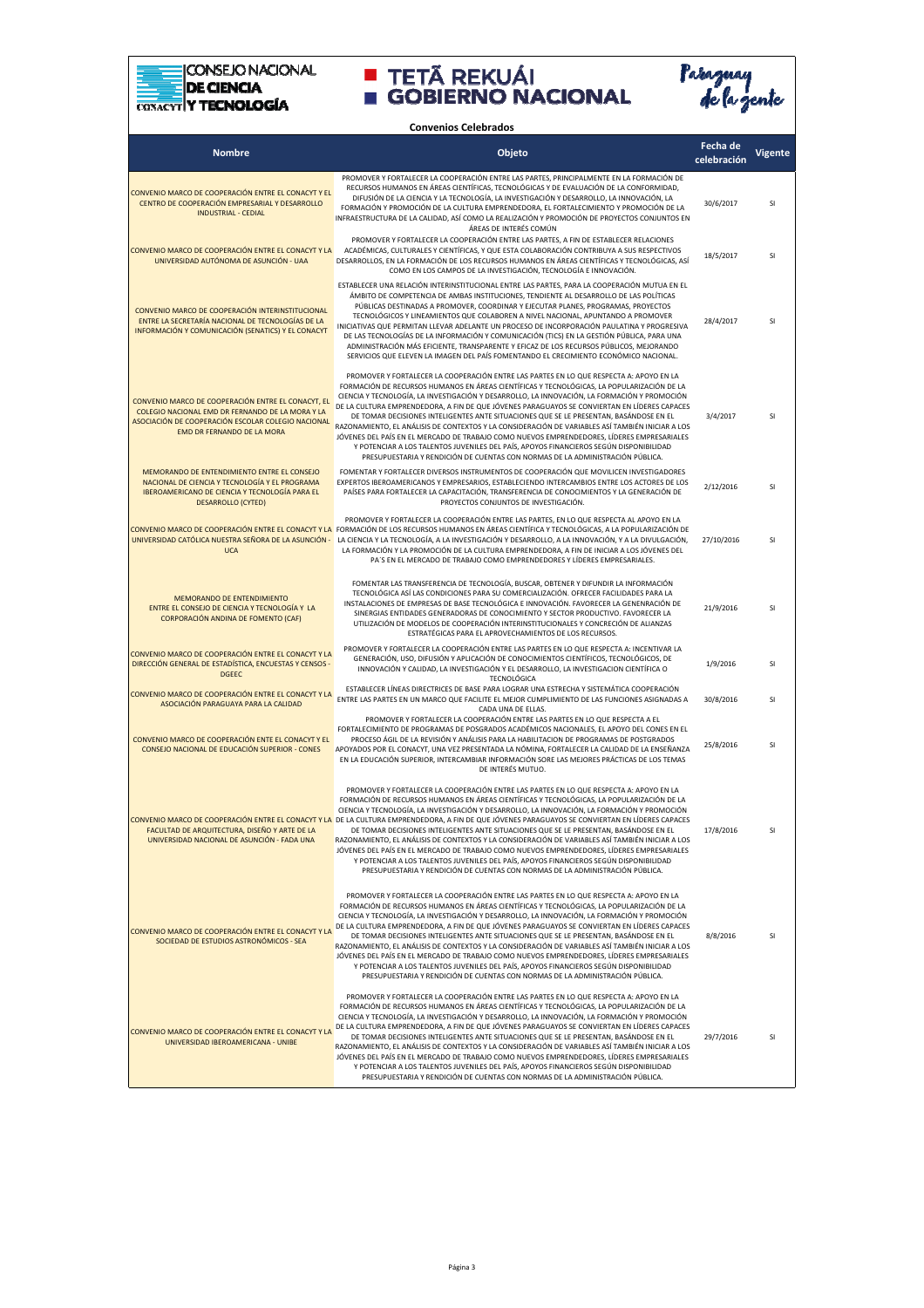

## **E TETÃ REKUÁI E GOBIERNO NACIONAL**



**Nombre Objeto Fecha de celebración Vigente Convenios Celebrados** ACUERDO MARCO DE ADHESIÓN DEL CONSEJO NACIONAL DE CIENCIA Y TECNOLOGÍA DE LA REPÚBLICA DEL PARAGUAY-CONACYT A LA ALIANZA PARA LA MOVILIDAD ACADEMICA SEGIB ACUERDO DE ADHESIÓN DEL CONACYT A LA ALIANZA PARA LA MOVILIDAD ACADÉMICA Y PARA LOS INSTRUMENTOS QUE LO DESARROLLEN QUE CONTEMPLARÁ ACTUACIONES CONJUNTAS EN MATERIA DE EDUCACIÓN SUPERIOR CIENCIA, TECNOLOGÍA E INNOVACIÓN QUE COADYUVEN A LA CONSTRUCCIÓN DEL ESPACIO IBEROAMERICANO DEL CONOCIMIENTO (EIC). 12/4/2016 SI CONVENIO MARCO DE COOPERACIÓN ENTRE EL CONACYT Y REEDUCA PARAGUAY SA PROMOVER Y FORTALECER LA COOPERACIÓN ENTRE LAS PARTES EN LO QUE RESPECTA A: APOYO EN LA FORMACIÓN DE CAPITAL HUMANO EN ÁREAS CIENTÍFICAS Y TECNOLÓGICAS, LA POPULARIZACIÓN DE LA CIENCIA Y TECNOLOGÍA, LA INVESTIGACIÓN Y DESARROLLO, LA INNOVACIÓN, LA FORMACIÓN Y PROMOCIÓN DE LA CULTURA EMPRENDEDORA; ASÍ COMO REALIZAR PROYECTOS EN CONJUNTO QUE SEAN DE INTERÉS DE AMBAS PARTES 20/2/2016 SI <mark>CONVENIO MARCO DE COOPERACIÓN ENTRE EL CONACYT, LA C</mark>IENCIA Y TECNOLOGÍA, LA INVESTIGACIÓN Y DESARROLLO, LA INNOVACIÓN, LA FORMACIÓN Y PROMOCIÓN ASOCIACIÓN DE COOPERACIÓN ESCOLAR DEL COLEGIO NACIONAL EMD MARISCAL JOSÉ FÉLIX ESTIGARRIBIA Y EL COLEGIO NACIONAL EMD MARISCAL JOSE FÉLIX ESTIGARRIBIA DE CARAPEGUÁ PROMOVER Y FORTALECER LA COOPERACIÓN ENTRE LAS PARTES EN LO QUE RESPECTA A: APOYO EN LA FORMACIÓN DE RECURSOS HUMANOS EN ÁREAS CIENTÍFICAS Y TECNOLÓGICAS, LA POPULARIZACIÓN DE LA DE LA CULTURA EMPRENDEDORA, A FIN DE QUE JÓVENES PARAGUAYOS SE CONVIERTAN EN LÍDERES CAPACES DE TOMAR DECISIONES INTELIGENTES ANTE SITUACIONES QUE SE LE PRESENTAN, BASÁNDOSE EN EL RAZONAMIENTO, EL ANÁLISIS DE CONTEXTOS Y LA CONSIDERACIÓN DE VARIABLES ASÍ TAMBIÉN INICIAR A LOS JÓVENES DEL PAÍS EN EL MERCADO DE TRABAJO COMO NUEVOS EMPRENDEDORES, LÍDERES EMPRESARIALES Y POTENCIAR A LOS TALENTOS JUVENILES DEL PAÍS, APOYOS FINANCIEROS SEGÚN DISPONIBILIDAD PRESUPUESTARIA Y RENDICIÓN DE CUENTAS CON NORMAS DE LA ADMINISTRACIÓN PÚBLICA. 22/10/2015 SI CONVENIO MARCO DE COOPERACIÓN ENTRE EL CONACYT Y LA ASOCIACIÓN FULBRIGHT PARAGUAY - AFP PROMOVER Y FORTALECER LA COOPERACIÓN ENTRE LAS PARTES EN LO QUE RESPECTA A: APOYO EN LA FORMACIÓN DE CAPITAL HUMANO EN ÁREAS CIENTÍFICAS Y TECNOLÓGICAS, LA POPULARIZACIÓN DE LA CIENCIA Y TECNOLOGÍA, LA INVESTIGACIÓN Y DESARROLLO, LA INNOVACIÓN, LA FORMACIÓN Y PROMOCIÓN DE LA CULTURA EMPRENDEDORA; ASÍ COMO REALIZAR PROYECTOS EN CONJUNTO QUE SEAN DE INTERÉS DE AMBAS PARTES. 29/9/2015 SI CONVENIO MARCO DE COOPERACIÓN ENTRE EL CONACYT Y LA UNIVERSIDAD SAN IGNACIO DE LOYOLA - USIL PROMOVER Y FORTALECER LA COOPERACIÓN ENTRE LAS PARTES, EN LO QUE RESPECTA AL APOYO EN LA FORMACIÓN DE LOS RECURSOS HUMANOS EN ÁREAS CIENTÍFICA Y TECNOLÓGICAS, LA POPULARIZACIÓN DE LA CIENCIA Y LA TECNOLOGÍA, A LA INVESTIGACIÓN Y DESARROLLO, A LA INNOVACIÓN, LA FORMACIÓN Y<br>PROMOCIÓN DE LA CULTURA EMPRENDEDORA, ASÍ COMO REALIZAR PROYECTOS EN CONJUNTO QUE SEAN DE<br>INTERÉS DE ARTIFICA 18/8/2015 SI CONVENIO MARCO DE COOPERACIÓN ENTRE EL CONACYT Y LA SOCIEDAD CIENTÍFICA DEL PARAGUAY - SCP PROMOVER Y FORTALECER LA COOPERACIÓN ENTRE LAS PARTES, EN LO QUE RESPECTA A APOYO A LA FORMACIÓN DE RECURSOS HUMANOS EN ÁREAS CIENTÍFICAS Y TECNOLÓGICAS, LA POPULARIZACIÓN DE LA CIENCIA Y LA TECNOLOGÍA, LA INVESTIGACIÓN Y EL DESARROLLO, LA INNOVACIÓN, LA FORMACIÓN Y PROMOCIÓN DE LA CULTURA EMPRENDEDORA, ASÍ COMO REALIZAR PROYECOS EN CONJUNTO QUE SEAN DE INTERÉS DE AMBAS PARTES. 31/7/2015 SI ACUERDO DE COOPERACIÓN CIENTÍFICA ENTRE EL CONSEJO <mark>DE INVESTIGACIÓN NACIONAL DE ITALIA (CNR) Y EL CONACYT</mark> PROMOVER Y APOYAR LA COOPERACIÓN ENTRE INVESTIGADORES CALIFICADOS DE AMBAS INSTITUCIONES EN FORTALECER LA COOPERACIÓN EN EL CAMPO DE LA INVESTIGACIÓN CIENTÍFICA ENTRE PARAGUAY E ITALIA. LAS PARTES SE COMPROMETEN, DE ACUERDO CON LOS PRINCIPIOS DE IGUALDAD Y BENEFICIO MUTUO, A LAS ÁREAS DE INVESTIGACIÓN DE ESPECIAL INTERÉS PARA AMBAS PARTES. 14/7/2015 SI CONVENIO MARCO DE COOPERACION ENTRE EL CONACYT Y LA ASOCIACIÓN PARAGUAYA DE RECURSOS HÍDRICOS .<br>PROMOVER Y FORTALECER LA COOPERACIÓN ENTRE LAS PARTES, EN LO QUE RESPECTA A: APOYO A LA FORMACIÓN DE RECURSOS HUMANOS EN ÁREAS CIENTÍFICAS Y TECNOLÓGICAS; LA POPULARIZACIÓN DE LA CIENCIA Y LA TECNOLOGÍA, LA INVESTIGACIÓN Y DESARROLLO; LA INNOVACIÓN; LA FORMACIÓN Y PROMOCIÓN DE LA CULTURA EMPRENDEDORA; ASÍ COMO REALIZAR PROYECTOS EN CONJUNTO QUE SEAN DE INTERÉS DE AMBAS PARTES. 22/5/2015 SI CONVENIO MARCO DE COOPERACIÓN ENTRE EL CONACYT Y EL ESPARACIÓN DE LOS RECURSOS HUMANOS EN ÁREAS CIENTÍFICAS Y TECNOLÓGICAS, LA POPULARIZACIÓN DE ENTERO DE ESTUDIOS AMBIENTALES Y SOCIALES - CEAMSO PROMOCIÓN DE LA CULTURA EMPRENDEDORA, ASÍ COMO REALIZAR PROYECTOS EN CONJUNTO QUE SEAN DE<br>PROTRO DE ESTUDIOS AMBIENTALES Y SOCIALES - CEAMSO PROMOCIÓN DE LA CULTURA EMPREN PROMOVER Y FORTALECER LA COOPERACIÓN ENTRE LAS PARTES, EN LO QUE RESPECTA AL APOYO EN LA INTERÉS DE AMBAS PARTES.  $6/5/2015$  CI CONVENIO DE COOPERACIÓN ENTRE LA COMISIÓN NACIONAL DE EVALUACIÓN Y ACREDITACIÓN UNIVERSITARIA CONEAU DE ARGENTINA Y EL CONACYT DE LA REPÚBLICA DEL PARAGUAY PARA EL INTERCAMBIO DE EXPERTOS EN PROCESOS DE EVALUACIÓN Y PARTICIPACIÓN DE ACTIVIDADES ACADÉMICAS ESTABLECER LAS CONDICIONES PARA EL INTERCAMBIO DE EXPERTOS EN ACTIVIDADES DE EVALUACIÓN Y PARTICIPACIÓN DE ACTIVIDADES ACADÉMICAS ENTRE LAS PARTES. 4/11/2014 SI CONVENIO MARCO INTERINSTITUCIONAL DE COOPERACIÓN PARA EL DESARROLLO Y LA DEFENSA NACIONAL ENTRE EL MINISTERIO DE DEFENSA NACIONAL (MDN) Y EL CONACYT COOPERACIÓN INTERINSTITUCIONAL, EN EL MARCO DE LA CIENCIA, LA TECNOLOGÍA, LA INVESTIGACIÓN, LA INNOVACIÓN, LA COOPERACIÓN ACADÉMICA, LA CALIDAD Y LA POLÍTICA DE DESARROLLO, LA DEFENSA NUCLEAR Y LA DEFENSA NACIONAL, A FIN DE ESTABLECER REFORMAS, ACTUALIZAR OBJETIVOS NACIONALES, EJECUTAR ACTIVIDADES DE COOPERACIÓN, ASISTENCIA Y COMPLEMENTACIÓN QUE RESULTEN DE INTERÉS PARA EL MDN Y CONACYT Y QUE CONTRIBUYAN A LA CONSECUCIÓN DE SUS RESPECTIVOS FINES. 17/3/2014 SI ACUERDO MARCO DE COOPERACIÓN ENTRE EL CONACYT Y EL COLEGIO POLITÉCNICO COOPERATIVA MULTIACTIVA CAPIATÁ LIMITADA PROMOVER Y FORTALECER LA COOPERACIÓN ENTRE LAS PARTES EN LO QUE RESPECTA A: APOYO EN LA FORMACIÓN DE RECURSOS HUMANOS EN ÁREAS CIENTÍFICAS Y TECNOLÓGICAS, LA POPULARIZACIÓN DE LA CIENCIA Y TECNOLOGÍA, LA INVESTIGACIÓN Y DESARROLLO, LA INNOVACIÓN, LA FORMACIÓN Y PROMOCIÓN DE LA CULTURA EMPRENDEDORA. 29/8/2014 SI

ACUERDO MARCO DE COOPERACIÓN ENTRE EL CONACYT Y EL PMI CAPÍTULO ASUNCIÓN PARAGUAY PROMOVER Y FORTALECER LA COOPERACIÓN ENTRE LAS PARTES EN LO QUE RESPECTA A: APOYO EN LA FORMACIÓN DE RECURSOS HUMANOS EN ÁREAS CIENTÍFICAS Y TECNOLÓGICAS, LA POPULARIZACIÓN DE LA CIENCIA Y TECNOLOGÍA, LA INVESTIGACIÓN Y DESARROLLO, LA INNOVACIÓN, LA FORMACIÓN Y PROMOCIÓN DE LA CULTURA EMPRENDEDORA. 29/8/2014 SI CONVENIO MARCO DE COOPERACIÓN CIENTÍFICA Y TECNOLÓGICA ENTRE EL CONACYT - PARAGUAY Y EL CONSEJO NACIONAL DE INVESTIGACIONES CIENTÍFICAS Y TÉCNICAS CONICET - ARGENTINA FACILITAR EL BENFICIO MUTUO EN EL INTERCAMBIO ACADÉMICO Y LA COOPERACIÓN CIENTÍFICA Y 9/12/2013<br>TECNOLÓGICA ENTRE AMBAS INSTITUCIONES. CONVENIO MARCO DE COOPERACIÓN ENTRE EL CONACYT Y EL INSTITUTO ANDALUZ DE TECNOLOGÍA DE ESPAÑA COLABORAR EN TODAS LAS ÁREAS CIENTÍFICAS FOMENTANDO LA GENERACIÓN DE CONOCIMIENTOS, LA FORMACIÓN Y EL PERFECCIONAMIENTO DE RECURSOS HUMANOS Y LA TRANSFERENCIA DE TECNOLOGÍA. 1/8/2013 SI CONVENIO MARCO ENTRE EL CONACYT Y EL PARQUE TECNOLÓGICO CANARIO, COMUNA CANARIA, CANELONES URUGUAY PROMOVER LA COLABORACIÓN EN EL CAMPO DE LA INVESTIGACIÓN CIENTÍFICO-TECNOLÓGICA Y DE INNOVACIÓN. 10/5/2013 SI DECLARACIÓN DE INTENCIONES ENTRE EL CONACYT Y LA UNIVERSIDAD ORT URUGUAY PROMOVER LA COLABORACIÓN EN EL CAMPO DE INVESTIGACIÓN CIENTÍFICA, TECNOLÓGICA E INNOVACIÓN. 29/1/2013 SI DECLARACIÓN DE INTENCIONES ENTRE EL CONACYT Y LA ASOCIACIÓN DE LA INDÚSTRIA ELÉCTRICA- ELECTRÓNICA DE CHILE, AIE PROMOVER LA COLABORACIÓN EN EL CAMPO DE LA INVESTIGACIÓN CIENTÍFICO- TECNOLÓGICA Y DE INNOVACIÓN. SEMINARIO CTI, CAPACITACIÓN PARA CTI. PASANTÍA PARA FACILITAR EL INTERCAMBIO ENTRE PROFESIONALES VINCULADOS A AMBAS INSTITUCIONES, INCENTIVAR PROYECTOS ENTRE AMBAS 28/11/2012 SI

INSTITUCIONES, PROMOVER PROYECTOS CTI.